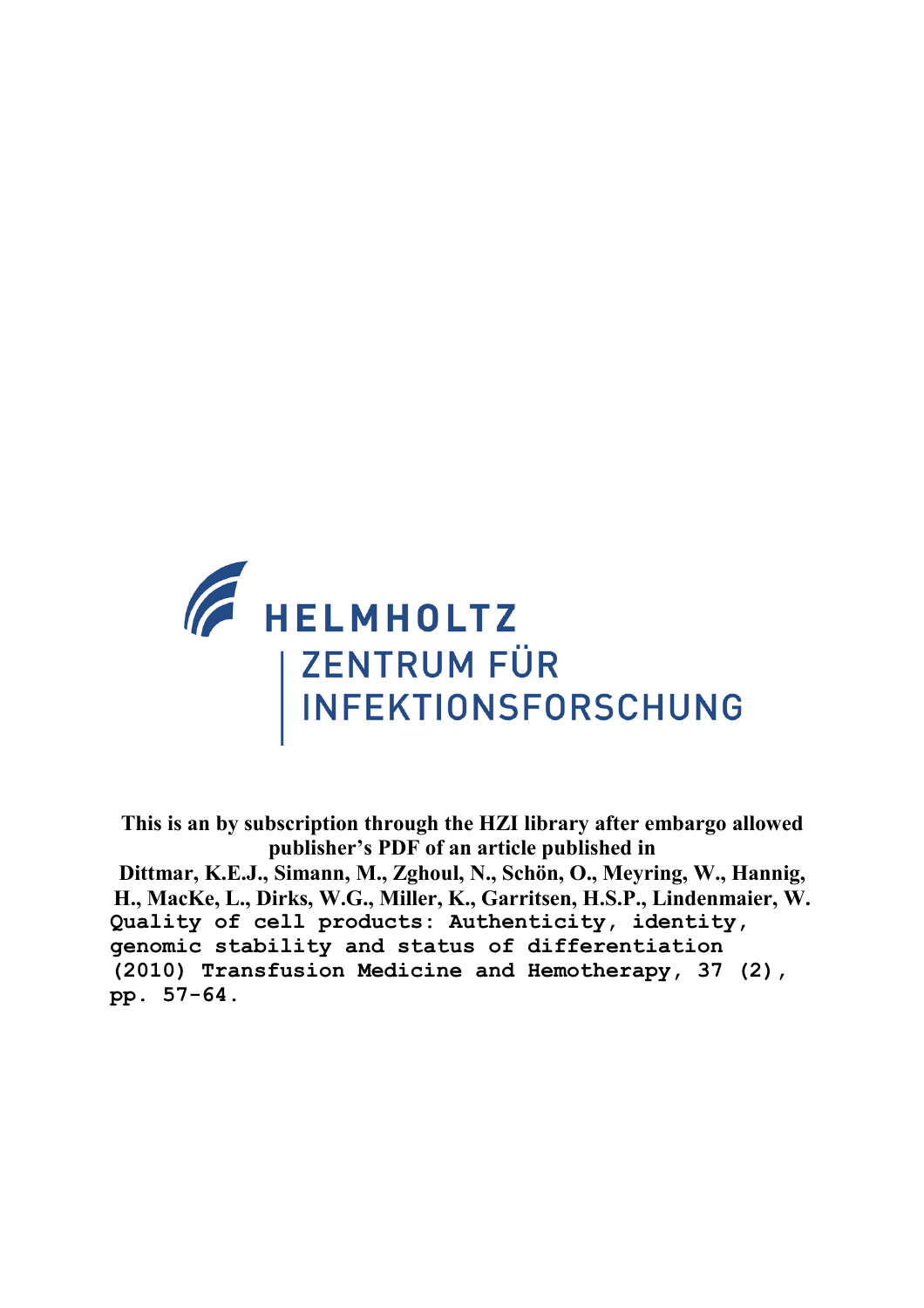Transfus Med Hemother 2010;37:57–64 DOI: [10.1159/000284401](http://dx.doi.org/10.1159%2F000284401)

Received: July 27, 2009 Accepted: September 28, 2009 Published online: March 8, 2010

# Quality of Cell Products: Authenticity, Identity, Genomic Stability and Status of Differentiation

Kurt E.J. Dittmar<sup>a</sup> Meike Simann<sup>a</sup> Nadia Zghoul<sup>a</sup> Oliver Schön<sup>a</sup> Wilhelm Meyring<sup>b</sup> Horst Hannig<sup>b</sup> Lars Macke<sup>a</sup> Wilhelm G. Dirks<sup>c</sup> Konstantin Miller<sup>d</sup> Henk S.P. Garritsen<sup>b</sup> Werner Lindenmaier<sup>a</sup>

a Department of Molecular Biotechnology, Helmholtz Centre for Infection Research (HZI) Braunschweig, <sup>b</sup>Institute for Clinical Transfusion Medicine, Städtisches Klinikum Braunschweig gGmbH, c DSMZ, German Collection of Microorganisms and Cell Cultures, Braunschweig, d Hannover Medical School, Hannover, Germany

#### Key Words

Primary human cells · Cross-contamination · Cell identity · DNA typing · Karyotype

#### Summary

Cellular therapies that either use modifications of a patient's own cells or allogeneic cell lines are becoming in vogue. Besides the technical issues of optimal isolation, cultivation and modification, quality control of the generated cellular products are increasingly being considered to be more important. This is not only relevant for the cell's therapeutic application but also for cell science in general. Recent changes in editorial policies of respected journals, which now require proof of authenticity when cell lines are used, demonstrate that the subject of the present paper is not a virtual problem at all. In this article we provide 2 examples of contaminated cell lines followed by a review of the recent developments used to verify cell lines, stem cells and modifications of autologous cells. With relative simple techniques one can now prove the authenticity and the quality of the cellular material of interest and therefore improve the scientific basis for the development of cells for therapeutic applications. The future of advanced cellular therapies will require production and characterization of cells under GMP and GLP conditions, which include proof of identity, safety and functionality and absence of contamination.

## Schlüsselwörter

Primäre humane Zellen · Kreuzkontamination · Zellidentität · DNA-Typisierung · Karyotyp

## Zusammenfassung

Zelltherapien, die auf patienteneigenen Zellen oder allogenen Zellen basieren, werden zunehmend attraktiv und realisierbar. Neben technischen Fragen nach der optimalen Isolation und geeigneten Kultivierungs- und Modifikationsverfahren tritt dabei auch die Bedeutung der Qualitätskontrolle für das Zellprodukt zunehmend ins Bewusstsein. Diese Entwicklung ist nicht nur bei Zellen für die therapeutische Anwendung wichtig, sondern auch für die Zellbiologie als Wissenschaft im Allgemeinen. Dass dies nicht nur ein virtuelles Problem ist, wird schon dadurch deutlich, dass angesehene Zeitschriften ihre Veröffentlichungspolitik geändert haben und nun einen Nachweis der Authentizität der verwendeten Zellen als Voraussetzung für die Veröffentlichung fordern. In diesem Beitrag stellen wir zwei Beispiele für die Kontamination von Zelllinien vor, gefolgt von einem Überblick über neuere Entwicklungen für die Verifikation von Zelllinien, Stammzellen und Zellmodifikationen. Mit relativ einfachen Techniken ist es heute möglich, die Authentizität der Zellen nachzuweisen, die Qualität des Zellmaterials zu beschreiben und damit die wissenschaftliche Basis für die Entwicklung von Zellen für die Therapie zu verbessern. Die Zukunft der sogenannten «Advanced Cellular Therapies» wird die Einhaltung von GMP- und GLP-Bedingungen erfordern. Dies schließt den Nachweis der Identität, Sicherheit und Funktionalität und der Freiheit von Kontamination für das Zellprodukt ein.

# **KARGER**

Fax +49 761 4 52 07 14 Information@Karger.de www.karger.com

© 2010 S. Karger GmbH, Freiburg

Accessible online at: www.karger.com/tmh Dr. Werner Lindenmaier Department of Molecular Biotechnology Helmholtz Centre for Infection Research (HZI) Braunschweig Inhoffenstraße 7, 38124 Braunschweig, Germany Tel. +49 531 618150-10, Fax -12 werner.lindenmaier@helmholtz-hzi.de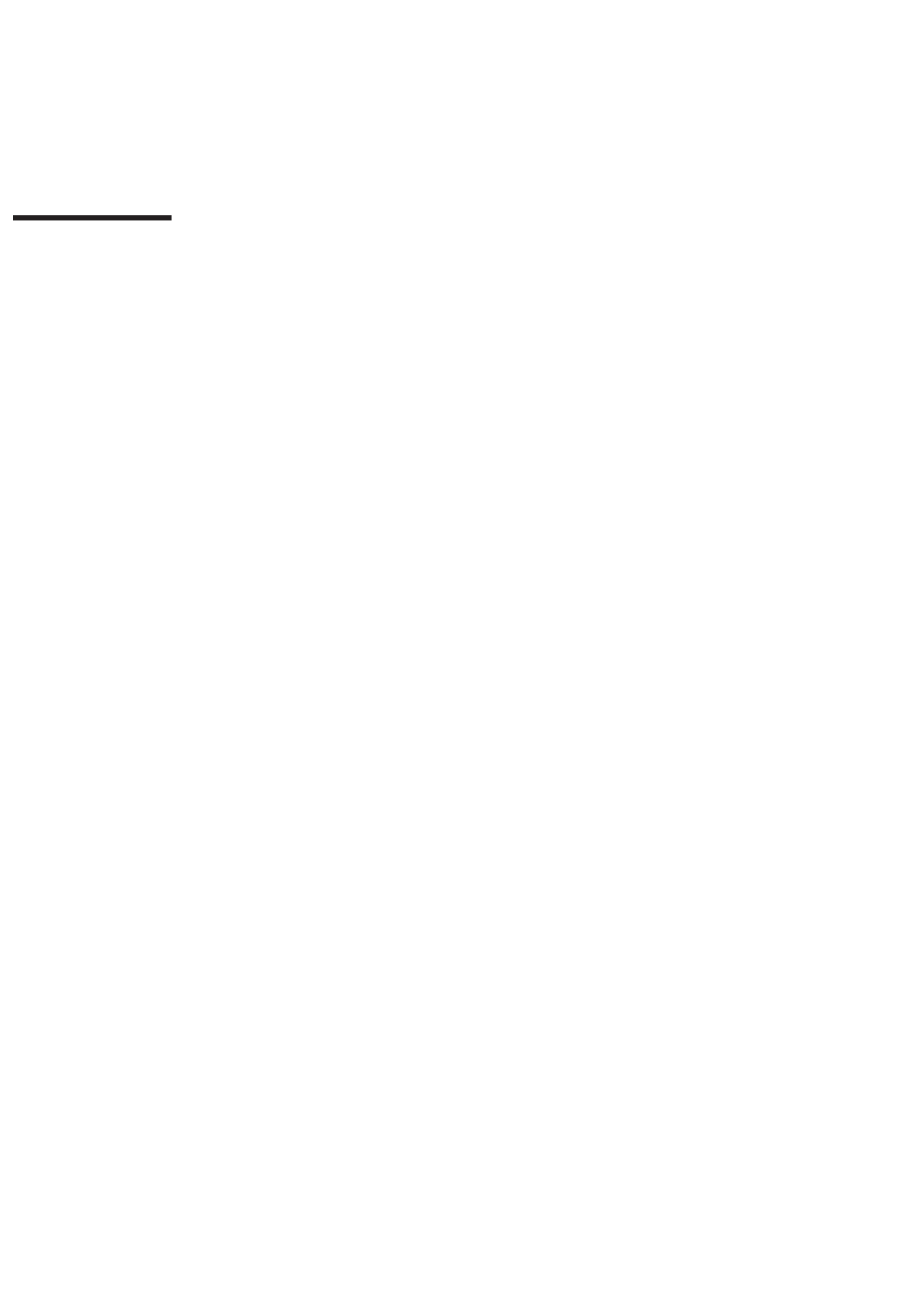## Introduction

Over the past decade, cell-based therapies have become a treatment option for a variety of disorders. In contrast to well-established cell-based therapies in transfusion medicine and organ transplantation, the new advanced therapies are based on prolonged cultivation and ex vivo manipulation, e.g. differentiation and genetic modification [1, 2]. Our improved knowledge of cellular functioning and cultivation of cells are key elements which have made these cellular therapies possible. Our understanding into the plasticity of precursor cells allows us to differentiate, mature or manipulate target cells ex vivo. However, the extended cultivation time and manipulation enhance the risk for mutation and contamination which can potentially lead to loss of function, infection-associated problems and even tumorigenesis. For transformation of research-based cell cultures and processes into cGMP procedures, which are required for therapeutic application, a number of hurdles have to be overcome. A strict standardization of the production is one of the most fundamental parameters [3–5]. Minimizing risks of contamination, especially microbial contamination during the cultivation process, is an important prerequisite for clinical application. Furthermore, the other chief and chronic problem with cellular products is the intra- or interspecies contamination with other cells.

Both issues of contamination and misidentification of eukaryotic cell lines have been documented from the 1950s where it is estimated that between 18–36% of all established cell lines are affected [6–8]. The situation of misidentification of cell lines has been recently described in an editorial in *Nature* as 'identity crisis'. This wrong classification of cells is basis of erroneous results/interpretation in many scientific publications where it is very difficult to correct for. One example is the endothelial cell line ECV-304 [9] which was shown to be cross-contaminated with the T24 bladder carcinoma line [10]. Even after this disclosure, more than 500 publications based on this cell line can be accessed (W. Dirks, personal communication).

The following two examples presented in this review demonstrate how misinterpretation can be generated from cell lines which were not ensured for their authenticity.

## Examples

# *Example 1: Generation of Human Neurons from Blood-Derived Precursor Cells*

During a collaborative project, one institute received a human cell line from another institute and was able to generate neurons using a specific isolation and cultivation protocol. Two students worked on this project investing more than 2 years of dedicated time with the aim to present their work as part of their dissertations. Initial results looked promising,

and a number of manuscripts were being prepared for publication. However, prior to submission one of the group leaders requested for the authenticity of the cell line and asked us to document the human origin of the cell line by performing species specific mitochondrial DNA (mtDNA) analysis. To everyone's astonishment the mtDNA analysis showed that the cell line was not of human origin but in fact originated from the rat. Further genetic analyses confirmed this to be the origin of the cell line and thus reaffirmed the mtDNA analysis; however, the primary isolates consisted of human cells as expected (fig. 1). A possible explanation for this phenomenon is simultaneous cultivation of different cell lines with the potential of contamination. If a certain cell line is not affected by culture conditions, it will overgrow and cause extinction to a cell line which is more sensitive. So although their manuscripts were yet to be submitted for publication, one can only imagine the personal devastation and disappointment of the students and project leaders in respect to both their dissertations and reputation. However, this situation could have been prevented by an initial verification of the cell line.

## *Example 2: Stem-1 Equals SAOS 2*

Alarmed by the first example, several cell lines were assessed for their authenticity. The first to be examined was Stem-1, donated from another collaborating institute as human mesenchymal stem cell (MSC) line able to produce differentiated cells depending on the differentiation cocktail. The specific Stem-1 cell line was in culture for more than 1 year before its authenticity analysis. No papers had yet been submitted or published using this specific cell line. Genetic profiling demonstrated that the Stem-1 line as well as the earliest samples available had an identical profile with SAOS-2 (ACC No. 243 DSMZ (Deutsche Sammlung von Mikroorganismen und Zellkulturen GmbH; German Collection of Microorganisms and Cell Cultures) database) (fig. 2, table 1). This cell line was established in 1973 from primary osteosarcoma tissue from an 11-year-old Caucasian female.

## Possible Solutions and Discussion

#### *Recent Approaches to Verify Cellular Material*

The most important obstacle for the culture of cells is contamination caused from: i) cross-contamination with other cell lines; ii) chromosomal stability and/or ii) contamination with microorganisms (particularly *Mycoplasma* spp. in 20–30% of cases) [4, 5]. The cross-contamination problem does not appear to be sufficiently recognized even though it is estimated that more than one third of all cell cultures in use are crosscontaminated with either inter- or intraspecies [8, 11–13].

Traditional methods used for cell line authentication were: i) isoenzyme analysis which detects interspecies contamination of at least 10% [14], ii) DNA fingerprinting based on re-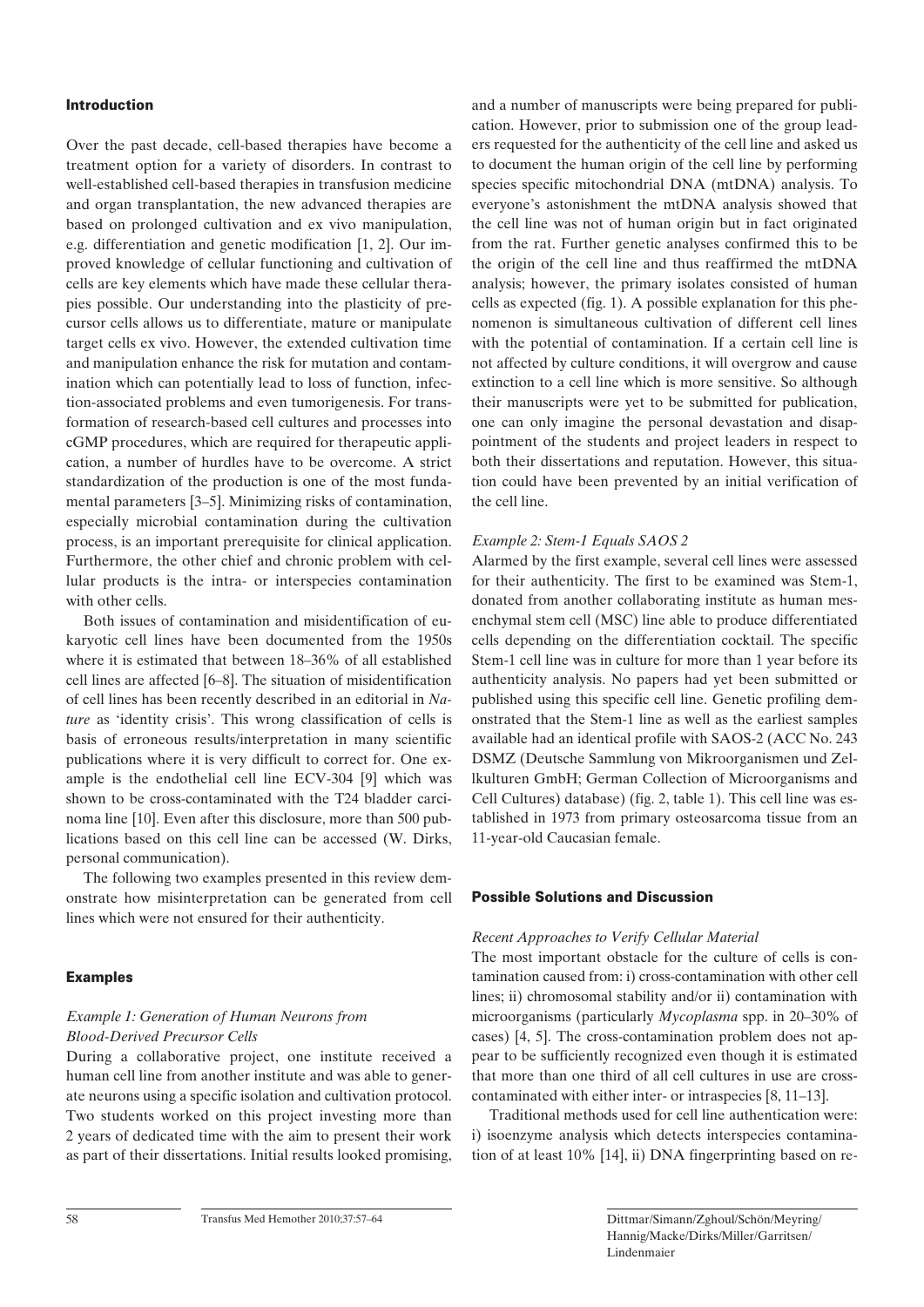Fig. 1. Analysis of 'human' immature neuronal cells. **A** The short tandem repeat (STR) patterns of uncultivated male human donor cells isolated by positive magnetic cell sorting. STR loci tested were D5S818 (1), vWA (2), D13S317 (3), THO1 (4), D7S820 (5), TPOX (6), D16S539 (7), CSF1 (8) and amelogenin (X and Y) [37]. A unique human STR pattern without indication of cross-contamination was obtained. B The cultivated cells reacted with antibodies against neuron specific proteins, anti-human bassoon, a large multidomain protein in the presynaptic active zone (green fluorescence) and anti-human CaC, a voltage-gated  $Ca^{2+}$ channel protein (P/Qtype,  $\alpha$ -1A subunit) –



red fluorescence). The antibodies were known to cross-react to other mammalian species such as rats. Insert: scanning electron microscopy of cultured cells. C Chromosome analysis of the cultured cells revealed that the cells are not of human origin. The large acrocentric chromosomes (arrows) and the small metacentric chromosomes (arrowheads) suggest a rat karyotype [67], which D was confirmed by PCR analysis of the cultured neurons.



ther analysis of different passages and samples confirmed the mix-up/contamination (data not shown). Fig. 2. Bone marrow-derived Stem-1 cell line identified as SAOS-2 cells (osteosarcoma cell line). Comparison of STR analysis with a cell line database (DSMZ) indicated that the STR pattern of Stem1 is identical to the pattern of SAOS-2 (see table 1). The same STR loci as in figure 1 were used. Fur-

striction fragment length polymorphism (RFLP), generating the specific banding pattern of each individual's DNA (exclusion rates of 99% or higher) [15], and iii) cytogenetic analysis (karyotyping), identifying chromosomal alterations. While

karyotyping is currently considered to be the most sensitive method available, it is on the other hand labor-intensive, time-consuming and a rather expensive procedure [15]. These techniques are now supplemented or replaced by simpler,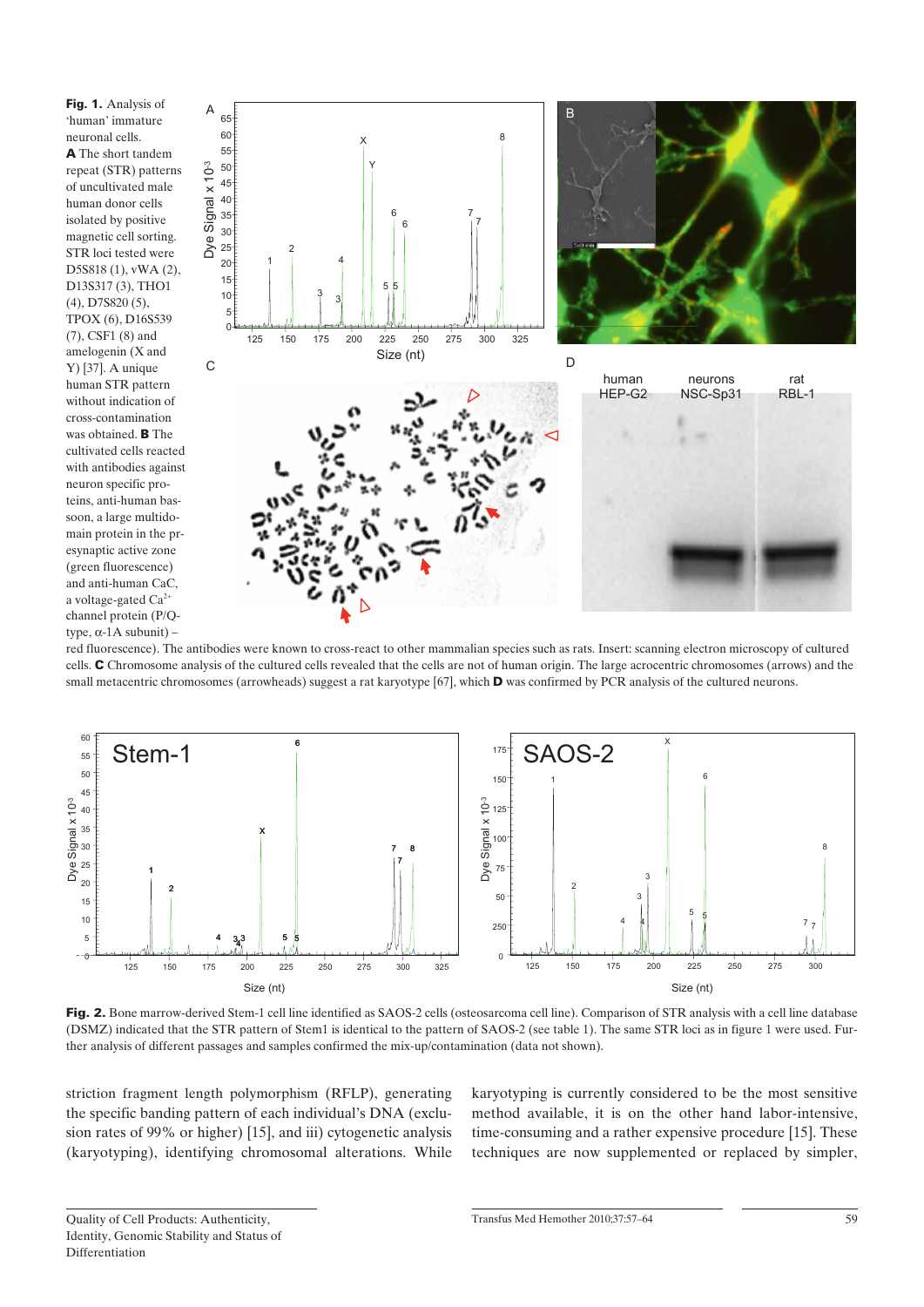| Cell line                                                                                                                                                                                                                                                                                                                                                                                                                              | <b>STR</b> allele |                                                                                                                   |  |  |                                                                                                                     |            |  |  |  |  |   |  |  |
|----------------------------------------------------------------------------------------------------------------------------------------------------------------------------------------------------------------------------------------------------------------------------------------------------------------------------------------------------------------------------------------------------------------------------------------|-------------------|-------------------------------------------------------------------------------------------------------------------|--|--|---------------------------------------------------------------------------------------------------------------------|------------|--|--|--|--|---|--|--|
|                                                                                                                                                                                                                                                                                                                                                                                                                                        |                   | D5S818 D5S817 D13S317 D73S20 D7S820 D7S820 D16S539 vWA vWA TH01 TH01 TH02 TPOX TPOX CSF1 CSF1 Amel Amel M R CH SH |  |  |                                                                                                                     |            |  |  |  |  |   |  |  |
| $4SC-G3$                                                                                                                                                                                                                                                                                                                                                                                                                               |                   |                                                                                                                   |  |  |                                                                                                                     |            |  |  |  |  |   |  |  |
|                                                                                                                                                                                                                                                                                                                                                                                                                                        |                   |                                                                                                                   |  |  |                                                                                                                     |            |  |  |  |  |   |  |  |
|                                                                                                                                                                                                                                                                                                                                                                                                                                        |                   |                                                                                                                   |  |  |                                                                                                                     |            |  |  |  |  |   |  |  |
| stem1                                                                                                                                                                                                                                                                                                                                                                                                                                  |                   |                                                                                                                   |  |  |                                                                                                                     |            |  |  |  |  |   |  |  |
| SAOS-2                                                                                                                                                                                                                                                                                                                                                                                                                                 |                   |                                                                                                                   |  |  |                                                                                                                     |            |  |  |  |  | I |  |  |
| $HELA + animal$ 11                                                                                                                                                                                                                                                                                                                                                                                                                     |                   | 12                                                                                                                |  |  |                                                                                                                     | $\epsilon$ |  |  |  |  |   |  |  |
| ceaction contains DNA of HELA (human), NIH3T3 (M: mouse), RGE (R: rat), CHO-K1 (CH: Chinese hamster) and BHK-21 (SH: Syrian hamster). DNA of MSC-G3, Stem1, MSC-M7 und MSC-M10<br>MSC-M7 and MSC-M10 cells (derived from human bone according to published methods [68]) and cell lines Stem-1 and SAOS-2 were analyzed with the STR panel indicated. The control<br>showed no cross-contamination with DNA derived from mouse, rat, ( |                   |                                                                                                                   |  |  | Chinese or Syrian hamster. Designation of the STR loci used is given in row 1, numbers for both alleles are listed. |            |  |  |  |  |   |  |  |

more informative and less time-consuming DNA-based approaches and are further extended by 'omics'-technologies which allow describing the state of cell population more generally.

## *Species-Specific Mitochondrial DNA Analysis*

mtDNA is present in every cell in multiple copies and has a low sequence complexity thus representing a simple and sensitive target for genetic analysis. First described as a quality control analytical method for gourmet meats [16], the possi bility to analyze the sequence of the mitochondrially encoded gene for cytochrome b is regarded a relative simple measure for quality control. The stability of mtDNA is so good that these investigations could be extended to highly processed meat (e.g. cooked and canned tuna species in commercial preparations) [17]. Besides interspecies analysis, mtDNA analysis has also been applied in several biomedical investiga tions into human background. For instance, it has been used in studies tracing the origin of mankind [18–20] and certain human populations [21–23]. mtDNA analysis has also been extremely effective in forensic science for both the identifica tion of felons and in identifying victims of crime, accidents or war [24–26]. Previously, mtDNA polymorphisms were ap plied in transfusion medicine and transplantation immuno logy to distinguish blood donors even in a relatively homogenous Caucasian population [27, 28], focusing on the hypervar iable region of the control D-loop of the human mtDNA. This non-coding D-loop region contains regulatory elements for replication and transcription [29] and has high variability based on its high mutation rate (7–10 times faster) compared with genomic (nuclear) DNA because of the limited availability of repair mechanisms [30–33]. It has been shown [34, 35] that by comparing the mtDNA sequences of the hypervaria ble regions with the reference sequence it is possible to define cell line-specific polymorphisms. The highest degree of reso lution of unique genotypes for the cell lines could be achieved from the sequence information from hypervariable region 1 (HRV1) or the combined sequence information from HRV2 and HRV3. Both approaches reliably discriminate cell lines by their specific polymorphisms of these regions. Although these regions are known to be highly variable, the cell linespecific polymorphisms remained unaltered after a high number of passages (75–80) of cell cultures (data not shown). We therefore conclude that sequence information from the hypervariable regions of the D-loop of the human mitochon drial DNA can be used for the discrimination and identifica tion of human cell lines [36]. This simple, less labor-intensive method may enable the establishment of an in silico library of characterized polymorphisms as an additional method for the authentication of cell lines and the detection of cross-contam ination.

By applying mitochondrial PCR analysis on 30 different human cell lines amplifying three hypervariable segments of the control region of mtDNA – HRV1, HRV2 and HRV3 –

Table 1.

Summary of STR-analysis of mesenchymal cells<sup>a</sup>

Table 1. Summary of STR-analysis of mesenchymal cells<sup>a</sup>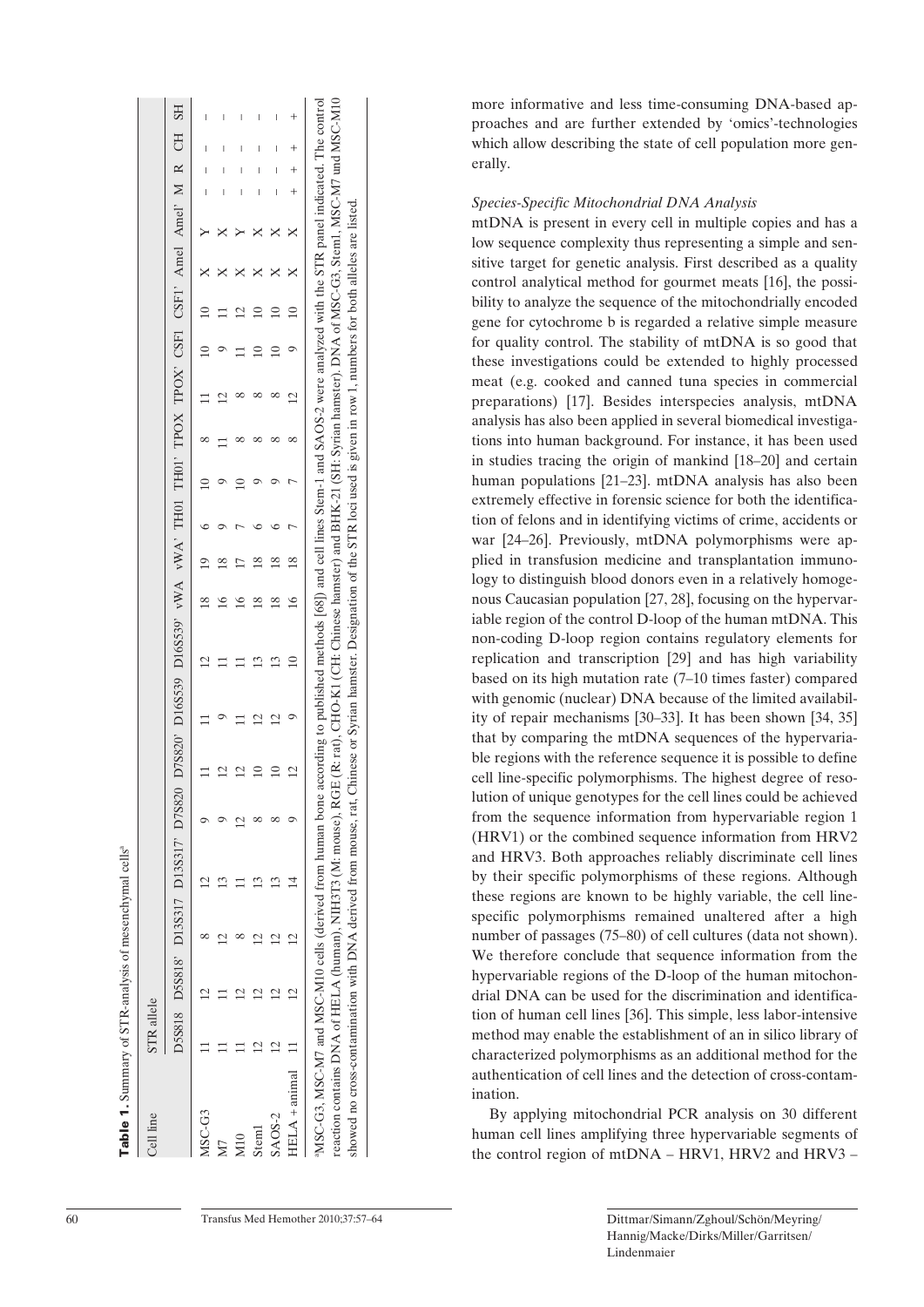using previously published primers [28], we could determine mtDNA polymorphisms specific for each cell line [36].

We could also demonstrate that PCR with human-specific primers for HRV1, HRV2 and HRV3 and primers specific for the mouse mtDNA D-loop region reliably discriminated between human and mouse cell lines. With modern techniques like SNaPshot™ techniques or other automated SNP detection methods it will be possible to detect very low intraspecies contamination based on these polymorphisms. With increased application and the definition of polymorphisms in the HRV regions of the mtDNA of even more cell lines, this method will prove to be a simple and efficient approach for the authentication of cell lines and identification of cross-contamination.

## *Short Tandem Repeat Analysis*

A more informative and complex technique for authentication of human cell lines is based on short tandem repeat (STR) DNA typing. The multi allelic variation of the sequences is so great that combination of a few loci allows distinguishing individuals only with the exception of identical twins. STR analysis is therefore becoming the principal method for DNA analyses in forensic cases.

Masters et al. [37] and Dirks et al. [38] have established STR-based typing systems for cell lines which exclude accidental identity with a probability of less than  $1.14 \times 10^8$ . It represents a robust and quick method for the generation of DNA profiles. In less than 8 h the uniqueness of the DNA profile can be examined and due to the international standardization comparisons to the cell data bases of the DSMZ, the American Type Culture Collection (ATCC) and the Japanese Collection of Research Bioresources (JCRB) can easily be performed [37]. The STR method has been recommended as a possible solution to the identity crisis [11].

The test panel also includes primers for the detection of interspecies contamination. For this purpose, sequences from mouse, rat, Syrian and Chinese hamster – the species of the biotechnologically most relevant cell lines – are included. Interspecies contamination can be detected at a frequency of 1 contaminating genome in  $10^4$ – $10^5$  target genomes.

In the examples described at the beginning of this review, STR analysis identified the starting material as human and unique but identified the deduced neuronal cells as rat-derived cells (fig. 1). In contrast, all available samples of the Stem-1 cell line had an STR pattern identical to the established SAOS-2 cell line (fig. 2, table 1). The identification of Stem-1 as osteogenic tumor cell line SAOS-2 was also supported by additional observations which discriminated it from the other MSC lines: faster growth, restricted (osteogenic but not adipogenic) differentiation potential and an expression profile with up-regulation of genes involved in cell growth and osteogenesis. However, the suspicion was finally confirmed by STR DNA profiling. Additional bone- and bone marrow-derived MSC (G3, M7, M10) had unique human STR pattern not present in the STR databases (table 1). The results of the X and Y chromosome-specific amelogenin probe corresponded to the gender of the donors. No cross-contamination with mouse, rat or hamster cells was detected in the mesenchymal cells.

# *Karyotyping*

Karyotyping allows analyzing the total chromosomal content of individual cells. Specific numbers and forms of the chromosomes give information on species, gender and chromosomal integrity. Sophisticated isolation and staining techniques allow the identification of up to 900 bands, resulting in an optimal resolution of about 3 megabases for human cells [39].

Karyotypic analysis therefore allows determining aneuploidy (loss and gain of chromosomes), which is frequently observed in established cell lines and in genetic diseases, but also smaller and more subtle chromosomal anomalies like deletions, duplications, inversions and translocations. Loss of heterozygosity is also a hallmark of oncogenic transformation.

Karyotyping therefore is often used to analyze the genetic stability of stem cells [40–45]. It is regarded as a necessary control for the genetic integrity of stem cells by the International Stem Cell Initiation [46]. The resolution of GTG banding in stem cells karyotypes can be reduced [41, 47] which decreased the significance of this type of analysis. Resolution on the genomic scale can be improved by spectral karyotyping [48], a molecular cytogenetic technique which stains each chromosome with a different color. Therefore, smaller rearrangements and translocations can be visualized. An even higher resolution of genetic gain or loss can be achieved by comparative genome hybridization (CGH), especially array CGH. However, only significant changes in the population but not at the individual cell level can be determined with this technology [49, 50].

In general, karyotyping is the method of choice for the analysis of genetic stability down to the single cell level. However, karyotyping fluorescence in situ hybridization (FISH), CGH and spectral karyotyping, are time-consuming, costly and require experienced skills for optimal results.

# *Microsatellite Instability and Chromosome-Specific PCR*

For the analysis of specific problems of chromosomal instability technically simple PCR-based approaches have been developed. Instability of microsatellites is a consequence of defects in the DNA mismatch repair system [51]. Analysis of microsatellite instability (MSI) is an important tool for diagnosis and risk management of patients with Lynch syndromes and hereditary nonpolyposis colorectal cancer [52]. For diagnosis, at least 10% of the tissue has to be affected. Therefore, demanding isolation procedures are required for sensitive diagnosis. Defects in the DNA mismatch repair system could also be involved in chromosomal instability of cell lines, but in the cases tested (M10, Stem-1) no changes of markers used for MSI detection could be observed. The technique of chro-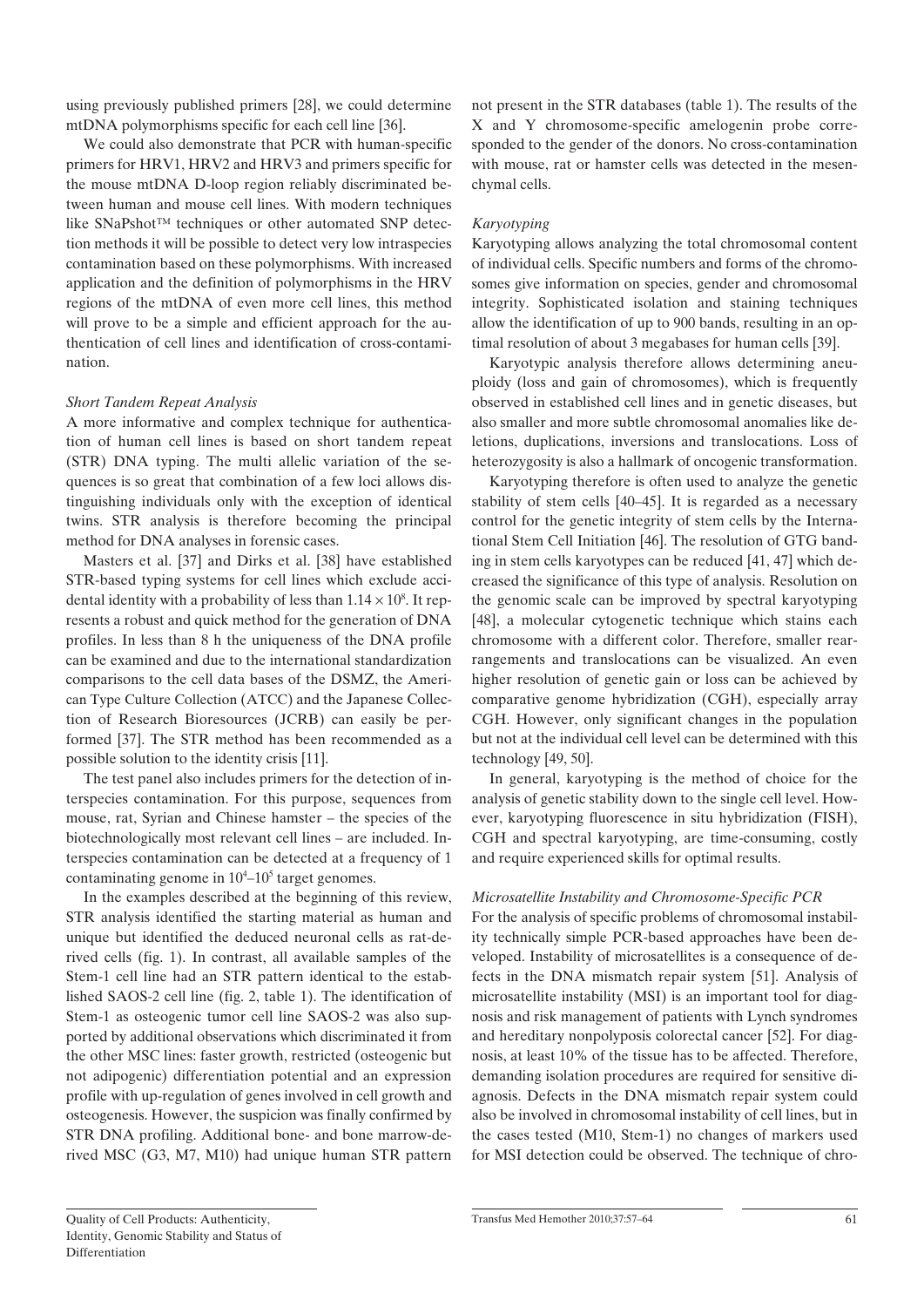

Fig. 3. Example for characterization of dendritic cell products. STR analyses of freshly isolated CD14+ monocytes (A) and of mature dendritic cells after 7 days in cell culture (B) confirm authenticity. STR loci are numbered as in figure 1. Detection of X-amelogenin and Y-amelogenin indicates a male donor. C) Expression profiling of dendritic cells derived from CD14+ monocytes (day 0) of leukapheresis samples (LK53, LK61, LK68 and LK78) during cultivation and maturation (day 4 and day 7) using Affymetrix HG-U95a DNA arrays. Heat map of selected genes indicates changes in gene expression during maturation. Up-regulation of maturation specific genes is evident LK61, LK68 and LK78 D) Immunostimulatory function of the mature dendritic cell product was confirmed by interferon  $\gamma$  – ELISPOT assays: Tyrosinase-specific T cells were stimulated by superantigen staphylococcal enterotoxin (SEB) (unspecific positive control) and specifically by tyrosinase peptide-presenting mature dendritic cells (tyr) but not by > dendritic cells alone or dendritic cells loaded with an unrelated peptide. The experiments were performed in triplicate; mean and standard deviation are shown.

mosome-specific PCR of microsatellites on chromosome 13, 16, 18, 21 and X, which is used for diagnosis of aborts, allows to identify loss or gain of the specified chromosomal regions and identified a chromosome 18 monosomy in Stem-1 (SAOS-2) (data not shown).

#### *Stability of Genotype and Phenotype*

Stability and integrity of cell cultures is not only threatened by mix-ups and contamination in cell culture laboratories. Isolation and cultivation conditions actually may select alterations of cell phenotypes and genotypes. In general, cells are deprived from their normal context, and the requirements for maintenance of a specific phenotype are most probably only met partially by current cultivation techniques for most cell types. In addition, expansion and over-passaging of cells can select for cell variants with altered growth characteristics. Standardized controlled cultivation conditions and painstaking analysis of chromosomal integrity are therefore necessary for a defined cell product.

Human embryonal stem cells (hESC) apparently have normal karyotypes in most studies [53]. Nevertheless, long-term cultivation can lead to significant accumulation of genetic aberrations [54]. Aneuploidies and additions of chromosomes 12, 17, 20 or X are frequently observed [40, 45, 47, 55–60]. Genetic stability has also been shown to be dependent on specific cultivation conditions. Chemical and enzymatic passaging techniques may enhance the propensity to genetic alterations. Most reports of hESC with genetic alterations used chemical and enzymatic passaging [40, 45, 55–57], whereas genetically stable hESC lines were passaged by microdissection [41, 45, 53]. Mitalipova et al. [45] showed that manual dissection allowed passaging of hESC for more than 100 passages without alterations of the karyotype. These cells are considered to be very sensitive to small alterations of growth conditions.

Inconsistent results have been reported on the genetic stability of human MSC [43, 44, 61–64]. It is conventionally thought that cultivation conditions influence the appearance of genetic alterations during long-term expansion necessary to generate sufficient numbers of cells needed for therapeutic application. Most cells still showed a normal karyotype after expansion [43, 62, 64–66], but genetic stability could be influenced by cultivation in different sera (fetal calf serum (FCS) an embryonal stem cells (hESC) apparently have nor- vs. autologous serum). Genetic alteration in early passages seemed to be more frequent in FCS-cultured MSC [61]. In some cases long-term cultivation seems to favor cells with correct karyotype [44, 61]. Since FCS is a complex mixture with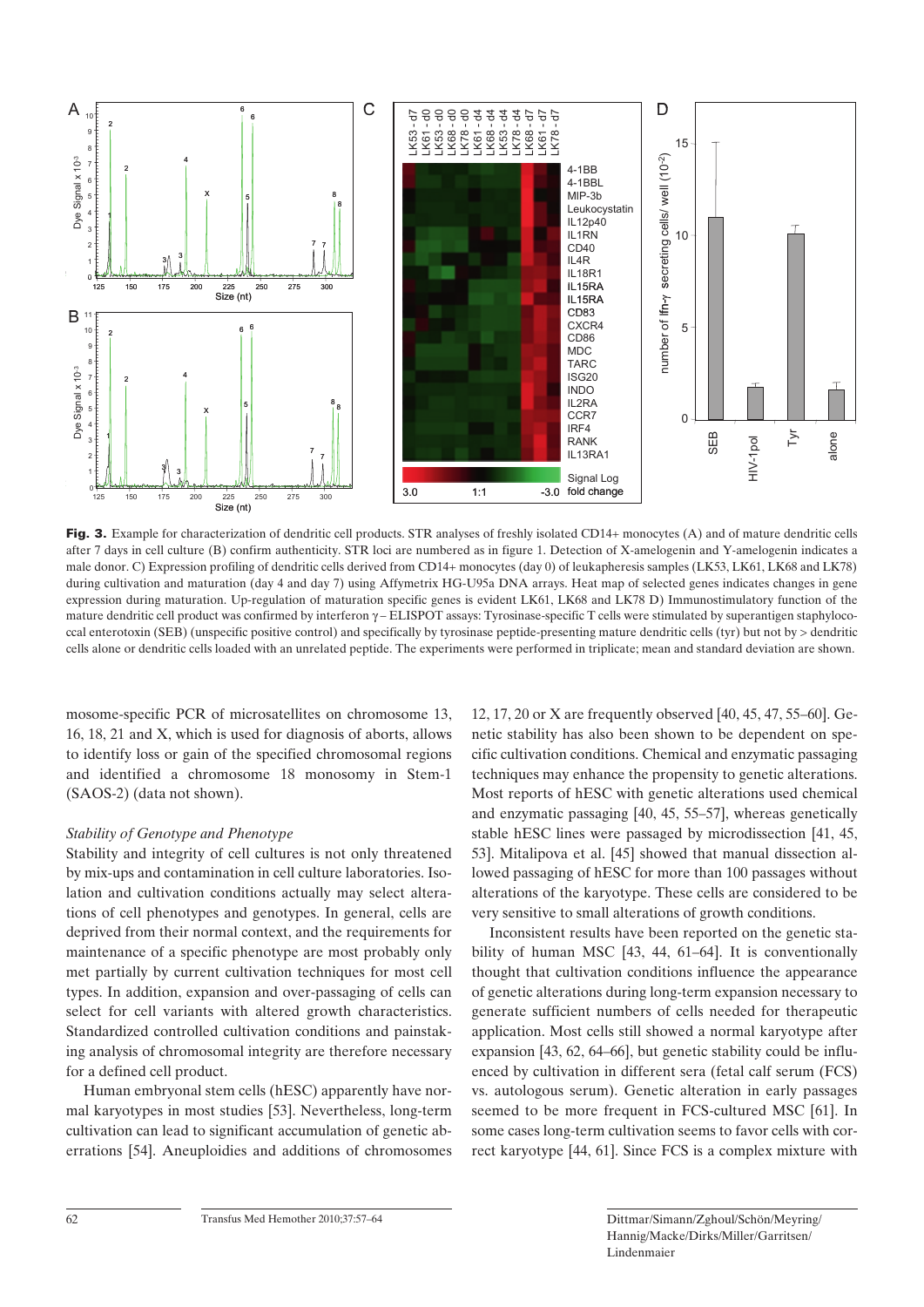great lot-to-lot variation, it is difficult to ascertain the relevant factors and to compare between different studies. This problem also applies to the use of autologous serum. Synthetic defined media for stem cell cultivation would avoid this variation problem but in turn may itself execute undefined selective pressure.

For the generation of genetically modified dendritic cells we developed a completely closed bag culture system based on defined media and standardized culture conditions. When STR analyses were performed on both CD14+ precursor cells and matured dendritic cells, no alterations could be detected during cultivation and differentiation (fig 3A, B). In addition, expression profiling was used to confirm the differentiation state of the cells (fig. 3C). Immunostimulatory capacity was tested in vitro to confirm functional capacity of the antigen presenting dendritic cells (fig. 3D).

Taken together, for safe and effective cellular therapies, characterization of the final cell products including karyotype, genetic and epigenetic alterations, expression profiles, phenotype and differentiation potential as well as functional characterization depending on their intended use is fundamental.

#### Acknowledgements

We thank R. MacLeod, DSMZ, Braunschweig, for help with karyotyping, K. Steube for PCR analysis of neuronal cells, M. Rohde for scanning electron microscopy. We are very grateful to Melissa Wos for critical reading of the manuscript. We also thank Astrid Lootz for expert secretarial assistance.

This work was supported by grants from the Federal Ministry of Economics and Technology (Innonet project 16IN0546) and the EC (Clinigene-NoE, LSHB-CT-2006-018933).

#### **Disclosure**

The authors declared no conflict of interest.

#### **References**

- shine in Shanghai. Cell Stem Cell 2008;2:34–37.
- 2 Hay RJ: Cell Quantitation and characterization; in Atala A, Lanza RP (eds): Methods of Tissue Engineering. San Diego, Academic Press, 2002, pp 55–84.
- 3 EU: Regulation (EC) No 1394/2007 of the European Parliament and of the Council of 13 November 2007 on Advanced Therapy Medicinal Products and Amending Directive 2001/83/EC and Regulation (EC) No 726/2004. Official Journal of the European Union 2007;121–137.
- 4 Stacey GN: Cell contamination leads to inaccurate data: we must take action now. Nature 2000; 403:356.
- 5 Stacey GN: Standardisation of cell lines. Dev Biol (Basel) 2002;111:259–272
- 6 Hughes P, Marshall D, Reid Y, Parkes H, Gelber C: The costs of using unauthenticated, over-passaged cell lines: how much more data do we need? Biotechniques 2007;43:575, 577–778, 581–582.
- 7 MacLeod RA, Dirks WG, Matsuo Y, Kaufmann M, Milch H, Drexler HG: Widespread intraspecies cross-contamination of human tumor cell lines arising at source. Int J Cancer 1999;83:555–563.
- 8 Markovic O, Markovic N: Cell cross-contamination in cell cultures: the silent and neglected danger. In Vitro Cell Dev Biol Anim 1998;34:1–8.
- 9 Takahashi K, Sawasaki Y, Hata J, Mukai K, Goto T: Spontaneous transformation and immortalization of human endothelial cells. In Vitro Cell Dev Biol 1990;26:265–274.
- 10 Dirks WG, MacLeod RA, Drexler HG: ECV304 (endothelial) is really T24 (bladder carcinoma): cell line cross- contamination at source. In Vitro Cell Dev Biol Anim 1999:35:558-559.
- 11 Editorial: Identity crisis. Nature 2009;457:935–936. 12 Chatterjee R: Cell biology. Cases of mistaken identity. Science 2007;315:928–931.
- 13 Drexler HG, Dirks WG, MacLeod RA: False human hematopoietic cell lines: cross-contaminations and misinterpretations. Leukemia 1999;13: 1601–1607.
- 1 Cheng L, Xiao L, Zeng F, Zhang YA: Stem cells 14 Nims RW, Shoemaker AP, Bauernschub MA, Rec LJ, Harbell JW: Sensitivity of isoenzyme analysis for the detection of interspecies cell line cross-contamination. In Vitro Cell Dev Biol Anim 1998;34: 35–39.
	- 15 Drexler HG, Matsuo AY, MacLeod RA: Continuous hematopoietic cell lines as model systems for leukemia-lymphoma research. Leuk Res 2000;24:881–911.
	- 16 Bartlett SE, Davidson WS: FINS (forensically informative nucleotide sequencing): a procedure for identifying the animal origin of biological specimens. Biotechniques 1992;12:408–411.
	- 17 Unseld M, Beyermann B, Brandt P, Hiesel R: Identification of the species origin of highly processed meat products by mitochondrial DNA sequences. PCR Methods Appl 1995;4:241–243.
	- 18 Cann RL, Stoneking M, Wilson AC: Mitochondrial DNA and human evolution. Nature 1987;325:31– 36.
	- 19 Di Rienzo A, Wilson AC: Branching pattern in the evolutionary tree for human mitochondrial DNA. Proc Natl Acad Sci U S A 1991;88:1597–1601.
	- 20 Vigilant L, Stoneking M, Harpending H, Hawkes K, Wilson AC: African populations and the evolution of human mitochondrial DNA. Science 1991; 253:1503–1507.
	- 21 Bonne-Tamir B, Johnson MJ, Natali A, Wallace DC, Cavalli-Sforza LL: Human mitochondrial DNA types in two Israeli populations – a comparative study at the DNA level. Am J Hum Genet 1986;38:341–351.
	- 22 Harihara S, Hirai M, Suutou Y, Shimizu K, Omoto K: Frequency of a 9-bp deletion in the mitochondrial DNA among Asian populations. Hum Biol 1992;64:161–166.
	- 23 Torroni A, Brown MD, Lott MT, Newman NJ, Wallace DC: African, Native American, and European mitochondrial DNAs in Cubans from Pinar del Rio Province and implications for the recent epidemic neuropathy in Cuba. Cuba Neuropathy Field Investigation Team. Hum Mutat 1995;5:310– 317.
- 24 Gill P, Ivanov PL, Kimpton C, Piercy R, Benson N, Tully G, Evett I, Hagelberg E, Sullivan K: Identification of the remains of the Romanov family by DNA analysis. Nat Genet 1994;6:130–135.
- 25 Holland MM, Fisher DL, Mitchell LG, Rodriquez WC, Canik JJ, Merril CR, Weedn VW: Mitochondrial DNA sequence analysis of human skeletal remains: identification of remains from the Vietnam War. J Forensic Sci 1993;38:542–553.
- 26 Parsons TJ, Muniec DS, Sullivan K, Woodyatt N, Alliston-Greiner R, Wilson MR, Berry DL, Holland KA, Weedn VW, Gill P, Holland MM: A high observed substitution rate in the human mitochondrial DNA control region. Nat Genet 1997;15:363–368.
- 27 Garritsen HS, Szuflad P, Sibrowski W, Dzik WH: A sequence-specific polymerase chain reaction assay for mitochondrial DNA polymorphisms in human platelets and white cells. Transfusion 1997;37: 1012–1019.
- 28 Garritsen HS, Hoerning A, Hellenkamp F, Cassens U, Mittmann K, Sibrowski W: Polymorphisms in the non-coding region of the human mitochondrial genome in unrelated plateletapheresis donors. Br J Haematol 2001;112:995–1003.
- 29 Shadel GS, Clayton DA: Mitochondrial DNA maintenance in vertebrates. Annu Rev Biochem 1997;066:409–435.
- 30 Clayton DA, Doda JN, Friedberg EC: The absence of a pyrimidine dimer repair mechanism in mammalian mitochondria. Proc Natl Acad Sci U S A 1974;71:2777–2781.
- 31 Enzmann H, Kuhlem C, Loser E, Bannasch P: Damage to mitochondrial DNA induced by the hepatocarcinogen diethylnitrosamine in ovo. Mutat Res 1995;329:113–120.
- 32 Shen CC, Wertelecki W, Driggers WJ, LeDoux SP, Wilson GL: Repair of mitochondrial DNA damage induced by bleomycin in human cells. Mutat Res 1995;337:19–23.
- 33 Wallace DC, Shoffner JM, Trounce I, Brown MD, Ballinger SW, Corral-Debrinski M, Horton T, Jun AS, Lott MT: Mitochondrial DNA mutations in human degenerative diseases and aging. Biochim Biophys Acta 1995;1271:141–151.